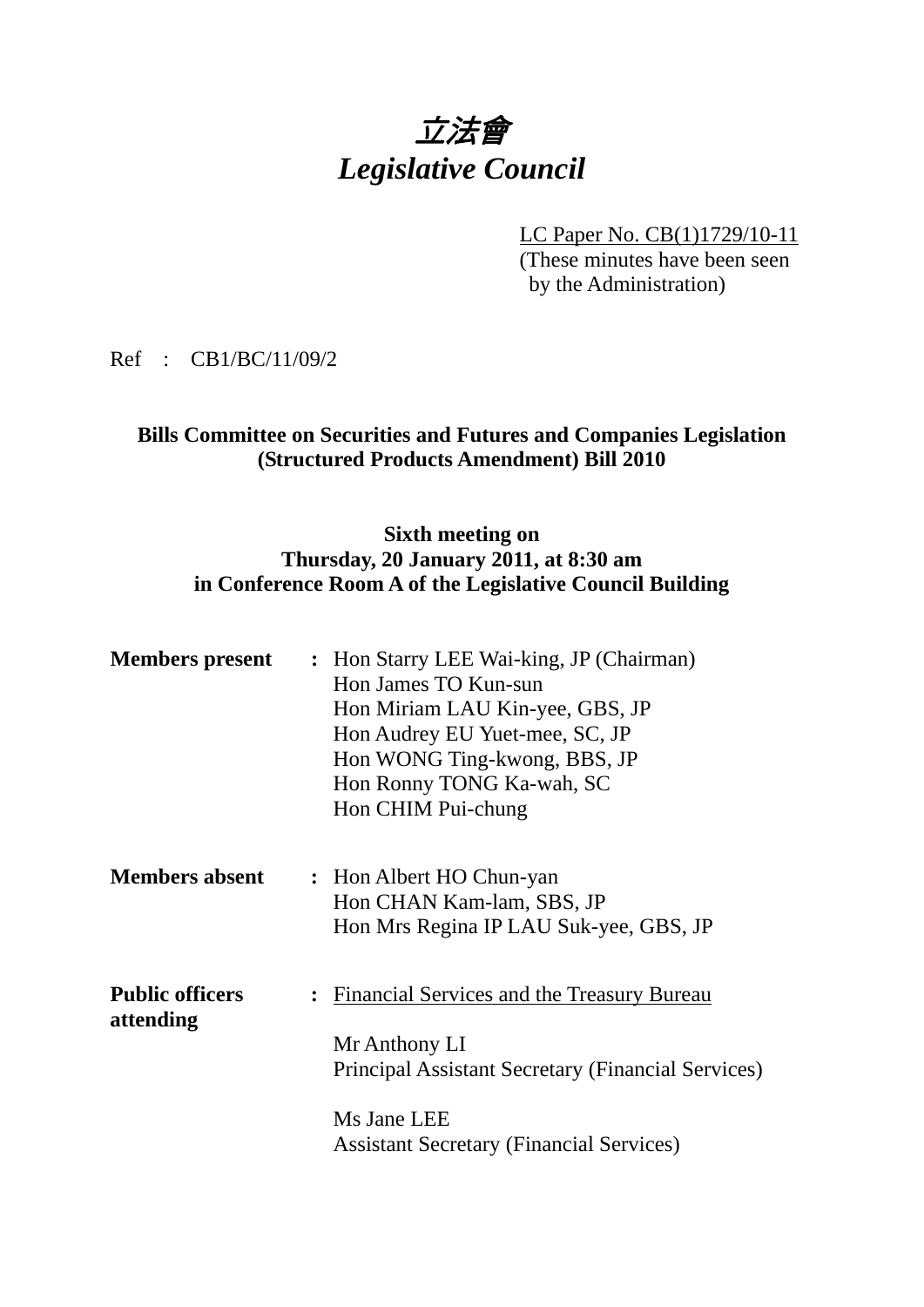|                                           | <b>Department of Justice</b>                             |
|-------------------------------------------|----------------------------------------------------------|
|                                           | Mr Paul O'BRIEN<br>Senior Assistant Law Draftsman        |
|                                           |                                                          |
|                                           | Ms Karmen KWOK                                           |
|                                           | <b>Government Counsel</b>                                |
| <b>Attendance by</b>                      | : Securities and Futures Commission                      |
| invitation                                | Mr Brian HO                                              |
|                                           | <b>Executive Director, Corporate Finance</b>             |
|                                           | Ms Alice LAW                                             |
|                                           | <b>Senior Director</b>                                   |
|                                           | Policy, China and Investment Products                    |
|                                           | Ms Alexandra YEONG                                       |
|                                           | Director, Corporate Finance                              |
| <b>Clerk in attendance : Ms Anita SIT</b> |                                                          |
|                                           | Chief Council Secretary (1)5                             |
|                                           | <b>Staff in attendance : Mr KAU Kin-wah</b>              |
|                                           | Assistant Legal Adviser 6                                |
|                                           | Mr Noel SUNG                                             |
|                                           | Senior Council Secretary (1)4                            |
|                                           | Ms Haley CHEUNG                                          |
|                                           | Legislative Assistant (1)8                               |
| I                                         | <b>Confirmation of minutes and matters arising</b>       |
|                                           | (LC Paper No. CB(1)1088/10-11<br>— Minutes of<br>meeting |

The minutes of the meeting held on 6 December 2010 were confirmed.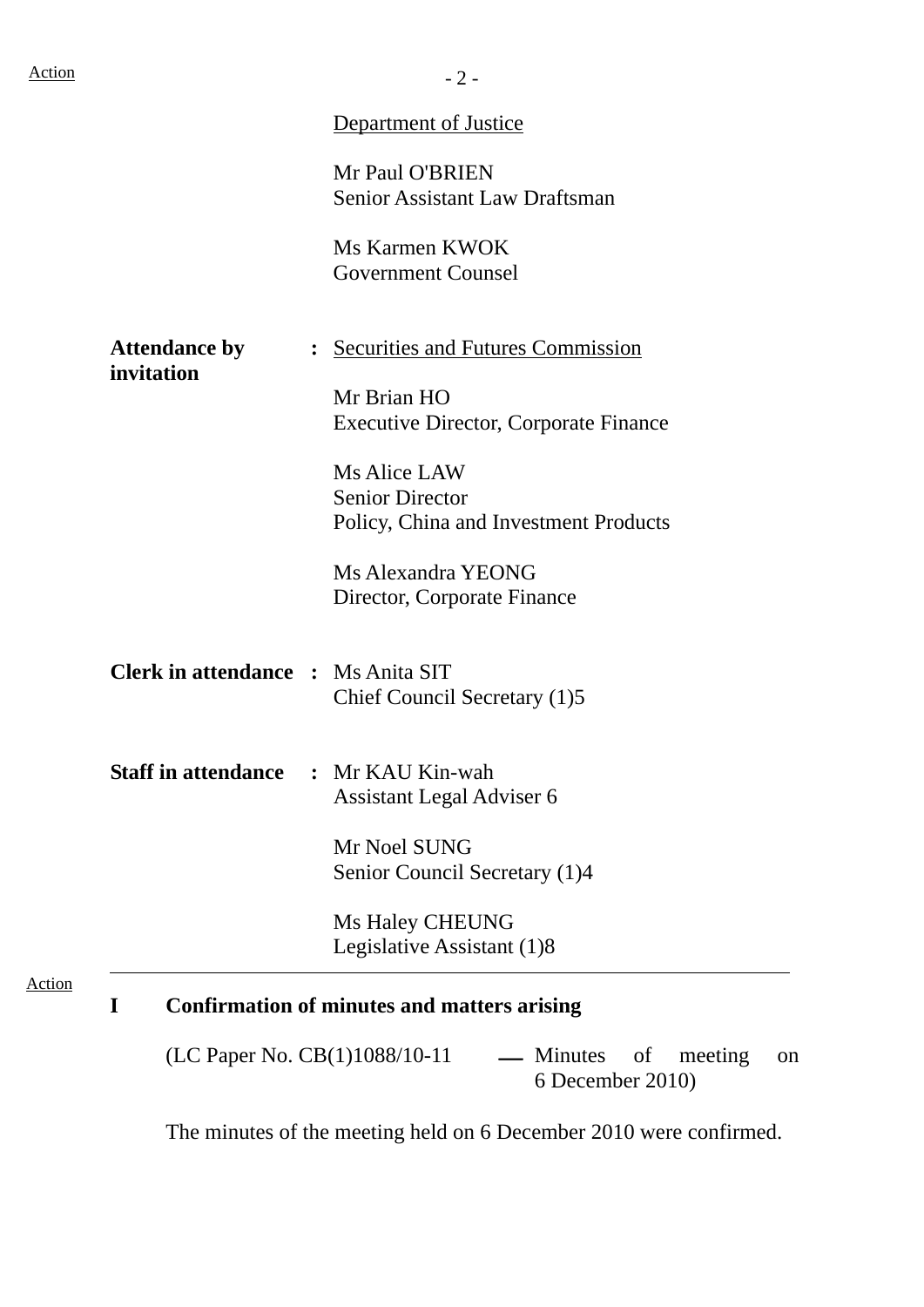### **II Meeting with the Administration**

#### Follow-up to issues raised at the meeting on 6 January 2011

 $(LC$  Paper No.  $CB(1)1093/10-11(01)$   $\longrightarrow$  Administration's paper on "Legal backing for the regulatory actions taken by the Hong Kong Monetary Authority on the sale of unlisted investment products by authorized institutions")

Clause-by-clause examination of the Bill (starting at clause 3)

- $(LC$  Paper No.  $CB(3)877/09-10$  The Bill
- LC Paper No.  $CB(1)199/10-11(01)$  Marked-up copy of the Bill prepared by the Legal Service Division
- LC Paper No.  $CB(1)1093/10-11(02)$  Summary of views submitted by organizations/individuals on the Securities and Futures and Companies Legislation (Structured Products Amendment) Bill 2010 and the Administration's response
- LC Paper No.  $CB(1)199/10-11(02)$  Administration's first batch replies dated 21 September 2010 to the questions raised by Assistant Legal Adviser on Securities and Futures and Companies Legislation (Structured Products Amendment) Bill 2010
- LC Paper No.  $CB(1)199/10-11(03)$  Administration's second batch replies dated 4 October 2010 to the questions raised by Assistant Legal Adviser on Securities and Futures and Companies Legislation (Structured Products Amendment) Bill 2010)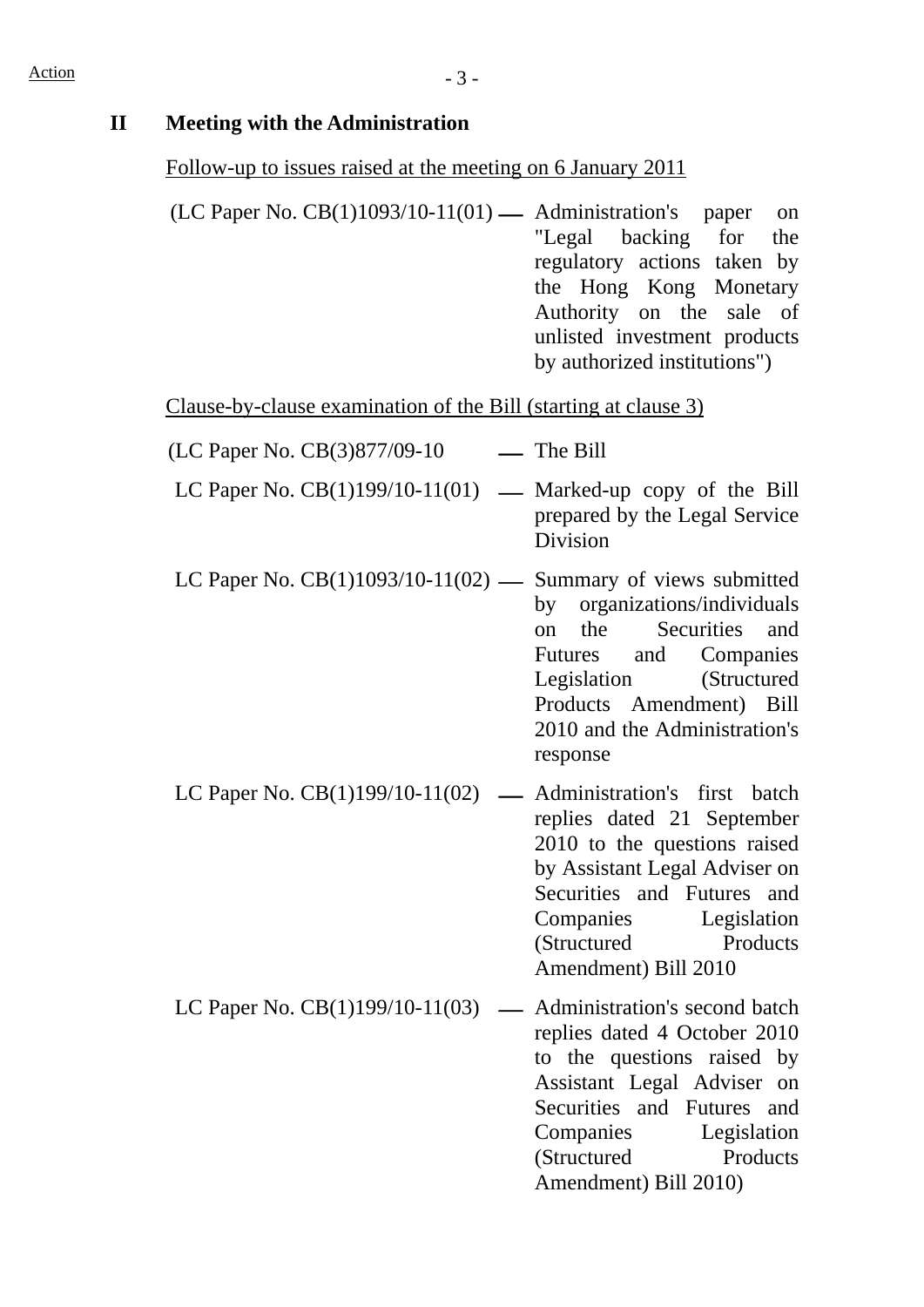2. The Committee deliberated (Index of proceedings attached at the **Appendix**).

Follow-up actions to be taken by the Administration and related parties

3. The Administration and the Securities and Futures Commission (SFC) were requested to take follow-up actions as follows-

- (a) to contrast the protection afforded by the Banking Ordinance (Cap. 155) for investors of unlisted investment products sold by Authorized Institutions and not regulated under the Securities and Futures Ordinance (Cap. 571) (SFO) with the protection afforded by SFO for investors of unlisted investment products regulated under SFO;
- (b) to confirm (i) whether the fees to be charged by SFC for authorization of the offer documents for structured products would be introduced separately as subsidiary legislation for scrutiny by the Legislative Council, or as part of the Bill by Committee Stage amendments (CSAs); and (ii) there was no difference in the consultation process and the need for approval by the Chief Executive in Council under either approach;
- (c) to explain the respective purposes and scopes of the exemption provisions under the various subsections of section 103 of SFO, particularly subsections (2), (5) and (6), and to review the effect of the addition of "excluding unlisted securities that are structured products" to the relevant exemption provisions;
- (d) to review the effect of proposed section 103(11A) of SFO; and
- (e) to explain the concept "offered to the public" with reference to real-life examples.

(*Post-meeting note*: The Administration/SFC's responses were circulated to members vide LC Paper No. CB(1)1192/10-11(02) and CB(1)1420/10-11(01) on 28 January 2011 and 25 February 2011 respectively.)

4. Members noted that the Administration would propose CSAs on sections 1A(2)(f) and 103(2)(e)(iii).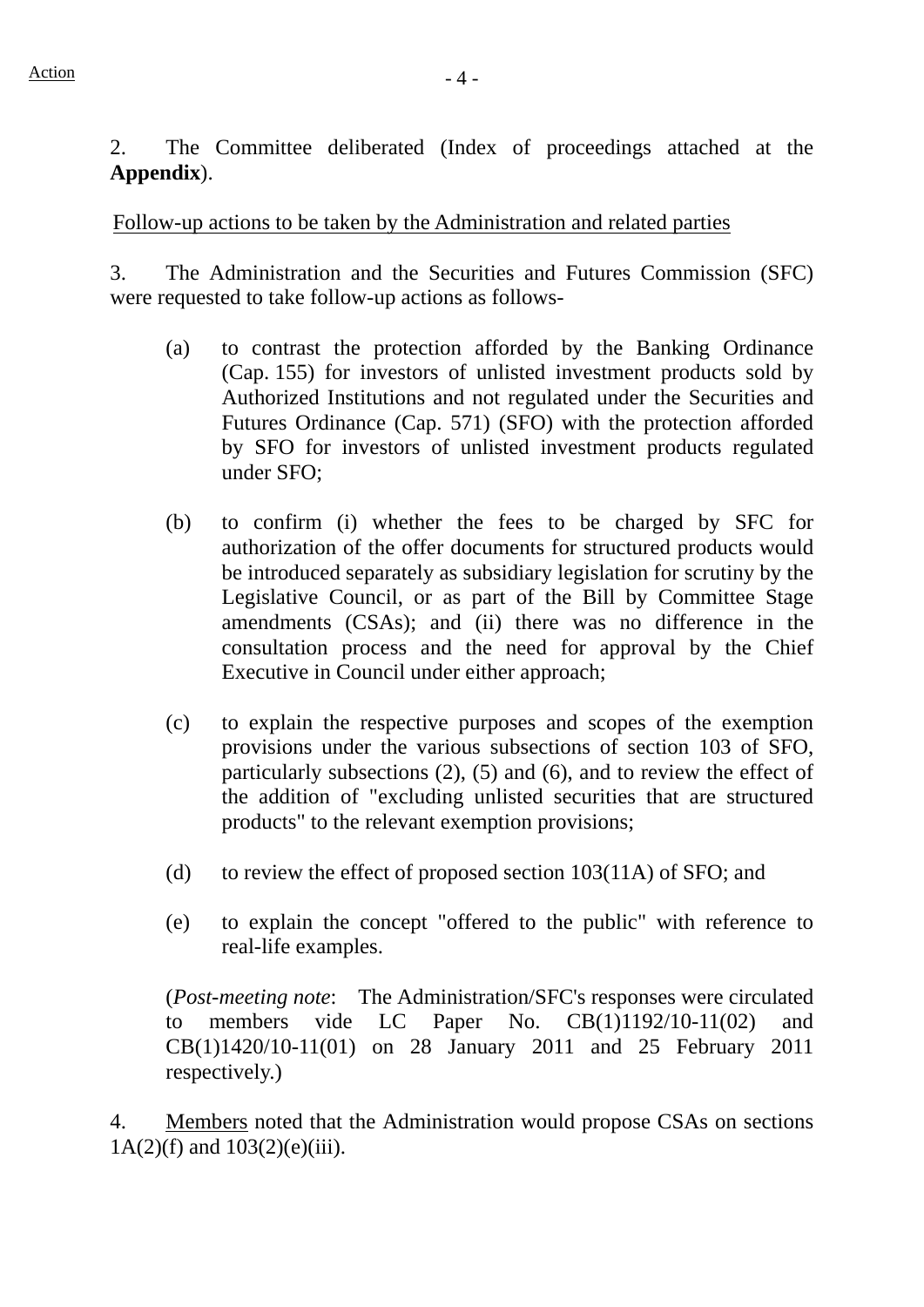# **III Any other business**

Date of next meeting

5. The Chairman reminded members that the next meeting would be held on 31 January 2011.

6. There being no other business, the meeting ended at 10:35 am.

Council Business Division 1 Legislative Council Secretariat 28 March 2011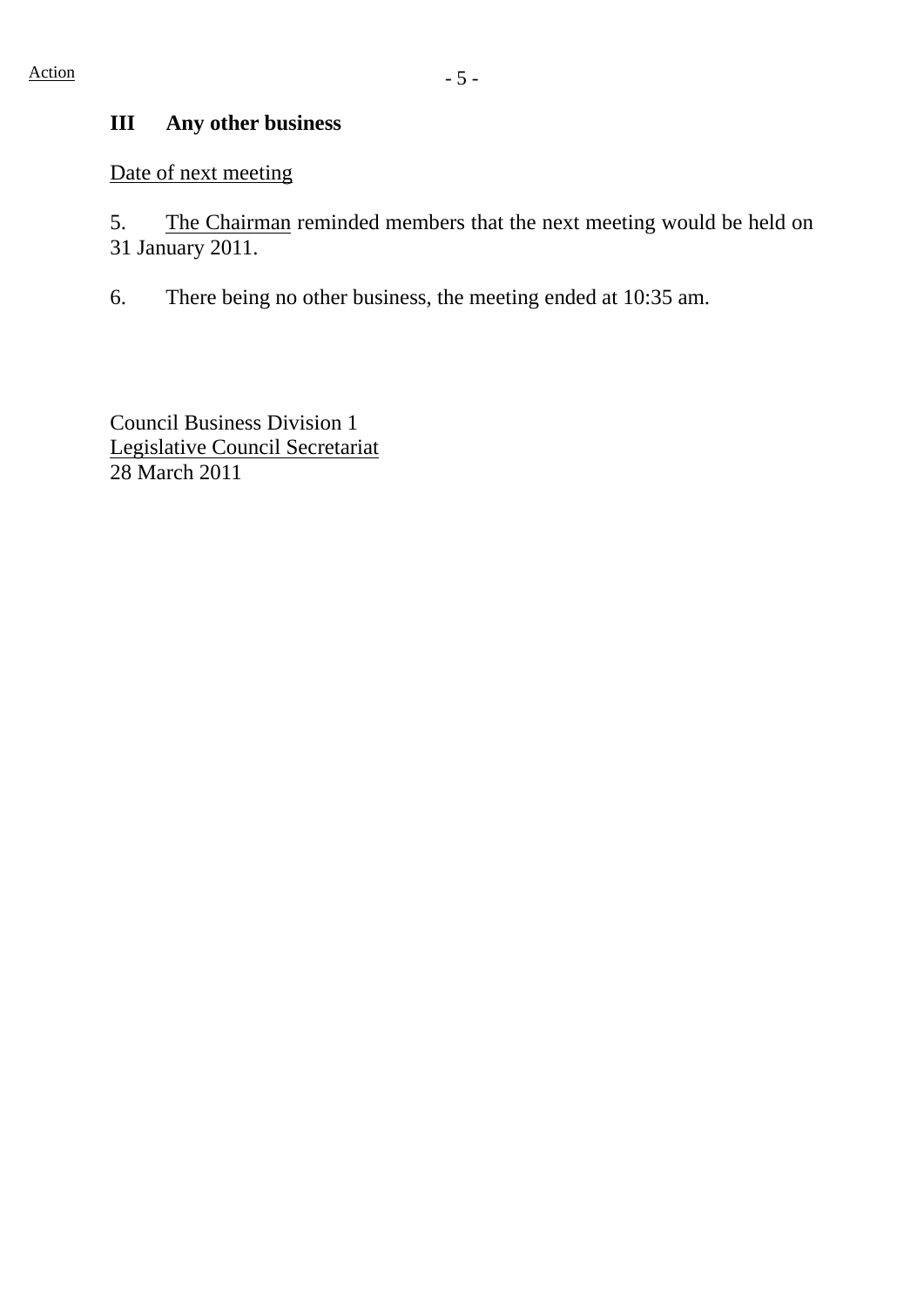## **Proceedings of the Bills Committee on Securities and Futures and Companies Legislation (Structured Products Amendment) Bill 2010 Sixth meeting on Thursday, 20 January 2010, at 8:30 am in Conference Room A of the Legislative Council Building**

| <b>Time</b><br><b>Marker</b> | <b>Speaker</b>                                                                           | Subject(s)                                                                                                                                                                                                                                                                                                                                                                                                                                                                                                                                                                                                                                                                                                                                                                                                                                                                                                                                                                                                                                                                                                                                                                                                                                                                                                                                                                                                                                                                                                              | <b>Action</b><br><b>Required</b> |
|------------------------------|------------------------------------------------------------------------------------------|-------------------------------------------------------------------------------------------------------------------------------------------------------------------------------------------------------------------------------------------------------------------------------------------------------------------------------------------------------------------------------------------------------------------------------------------------------------------------------------------------------------------------------------------------------------------------------------------------------------------------------------------------------------------------------------------------------------------------------------------------------------------------------------------------------------------------------------------------------------------------------------------------------------------------------------------------------------------------------------------------------------------------------------------------------------------------------------------------------------------------------------------------------------------------------------------------------------------------------------------------------------------------------------------------------------------------------------------------------------------------------------------------------------------------------------------------------------------------------------------------------------------------|----------------------------------|
| 000440<br>000648             | Chairman                                                                                 | Confirmation<br>of minutes<br>of<br>meeting<br>on<br>6 December<br>2010<br>(LC)<br>Paper<br>No.<br>CB(1)1088/10-11)                                                                                                                                                                                                                                                                                                                                                                                                                                                                                                                                                                                                                                                                                                                                                                                                                                                                                                                                                                                                                                                                                                                                                                                                                                                                                                                                                                                                     |                                  |
| 000649<br>000808             | Administration                                                                           | Briefing by the Administration regarding the legal<br>backing for the regulatory actions taken by the<br>Hong Kong Monetary Authority on the sale of<br>unlisted investment products by authorized<br>institutions (LC Paper No. CB(1)1093/10-11(01)).                                                                                                                                                                                                                                                                                                                                                                                                                                                                                                                                                                                                                                                                                                                                                                                                                                                                                                                                                                                                                                                                                                                                                                                                                                                                  |                                  |
| 000809<br>001605             | Chairman<br>Administration<br>Securities<br>and<br><b>Futures</b><br>Commission<br>(SFC) | The Chairman said that since currency-linked<br>instruments, interest-rate linked instruments and<br>currency and interest rate-linked instruments (ILCL<br>products), though they were structured products,<br>would not be regulated under the Securities and<br>Futures Ordinance (Cap. 571) (SFO) and their sale<br>by authorized institutions (AIs) would be subject to<br>the regulation under the Banking Ordinance<br>(Cap. 155) (BO), she was concerned whether<br>investors would be afforded adequate protection,<br>given that in contrast to the regulatory provisions<br>under the SFO, the regulatory provisions in the BO<br>were constructed in rather broad terms. Besides,<br>as revealed in the Lehman Brothers Minibonds<br>incident, it was unclear whether the Hong Kong<br>Monetary Authority (HKMA) had the necessary<br>powers to take enforcement actions and impose<br>sanctions on AIs and their staff for non-compliance<br>with HKMA's guidelines in respect of sale of<br>investment products.<br>The Administration responded that the provisions<br>in BO provided a wide range of powers for the<br>Hong Kong Monetary Authority (HKMA) to take<br>all reasonable steps to ensure any business carried<br>on by AIs was carried on with integrity, prudence<br>and appropriate degree of professional competence<br>and generally to maintain the stability of the<br>banking sector, and the BO had proved to be<br>effective in regulating the operation of AIs over the<br>years. |                                  |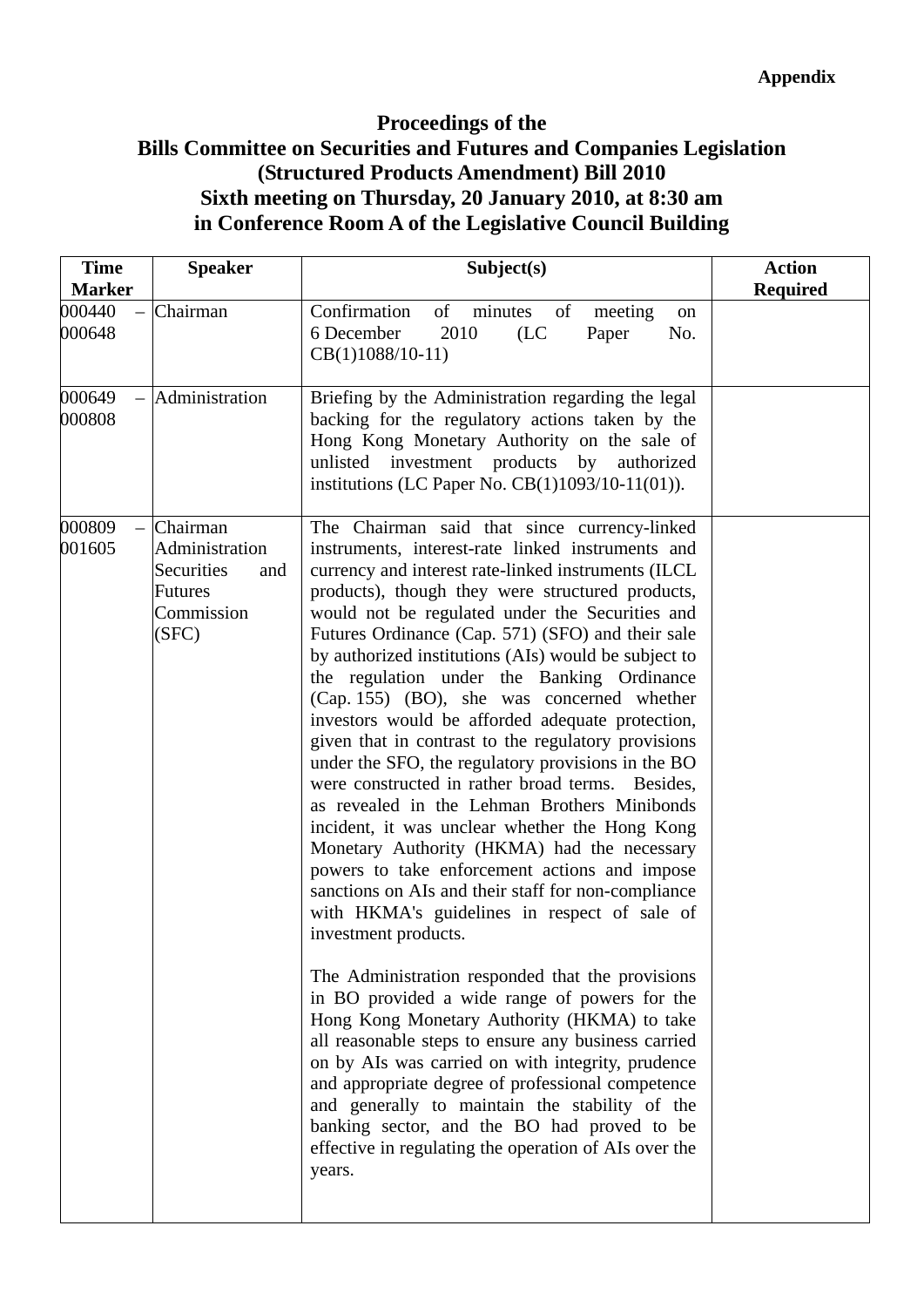| <b>Time</b>      | <b>Speaker</b>                           | Subject(s)                                                                                                                                                                                                                                                                                                                                                                                                                                                                                                                                                                                                                                                                                                         | <b>Action</b>                                                                                            |
|------------------|------------------------------------------|--------------------------------------------------------------------------------------------------------------------------------------------------------------------------------------------------------------------------------------------------------------------------------------------------------------------------------------------------------------------------------------------------------------------------------------------------------------------------------------------------------------------------------------------------------------------------------------------------------------------------------------------------------------------------------------------------------------------|----------------------------------------------------------------------------------------------------------|
| <b>Marker</b>    |                                          | SFC supplemented that if ILCL products were<br>considered to be banking products then it was<br>appropriate to regulate them under the same regime<br>as other banking products. Such approach was in<br>line with international practices, in that ILCL<br>products were treated as banking products, and<br>regulated in the same manner and together with all<br>other banking products.                                                                                                                                                                                                                                                                                                                        | <b>Required</b><br>The<br>Administration to<br>take action as per<br>paragraph $3(a)$ of<br>the minutes. |
|                  |                                          | At the request of the Chairman, the Administration<br>agreed to provide information to address the<br>Chairman's concern about the adequacy of the<br>protection afforded by the BO for investors of<br>unlisted investment products not regulated under<br>SFO and sold by AIs, as compared to the protection<br>afforded by SFO for investors of unlisted<br>investment products regulated under SFO.                                                                                                                                                                                                                                                                                                            |                                                                                                          |
| 001606<br>002435 | Chairman<br>Administration<br><b>SFC</b> | Regarding the arrangement to legislate for the fees<br>in connection with SFC's power to authorize<br>structured products, the Administration advised that<br>according to the advice of the Department of<br>Justice (DoJ), it was legally in order to effect the<br>proposals<br>through Committee<br>fee<br>Stage<br>amendments (CSAs) to the Bill, as the fee<br>proposals were related to the object of the Bill.<br>However, if the Bills Committee had strong<br>reservations<br>this<br>arrangement,<br>the<br>over<br>Administration was agreeable to the alternative<br>arrangement of introducing the relevant subsidiary<br>legislation separately for negative vetting by the<br>Legislative Council. |                                                                                                          |
|                  |                                          | supplemented that the major<br><b>SFC</b><br>market<br>participants had been soft consulted on the<br>proposed fee levels, which were in line with the fee<br>levels in respect of application for<br>SFC's<br>authorization of offer documents under the current<br>regime. The market participants did not express<br>opposing views to the proposed fee levels.                                                                                                                                                                                                                                                                                                                                                 |                                                                                                          |
|                  |                                          | The Chairman requested the Administration to<br>inform the Bills Committee at the next meeting of<br>(a) its decision on whether the fees to be charged<br>by SFC for authorization of the offer documents for<br>structured products would be introduced separately<br>as subsidiary legislation for scrutiny by the<br>Legislative Council, or as part of the Bill by CSAs;<br>and (b) that there was no difference in the<br>consultation process and the need for approval by                                                                                                                                                                                                                                  | The<br>Administration to<br>take action as per<br>paragraph $3(b)$ of<br>the minutes.                    |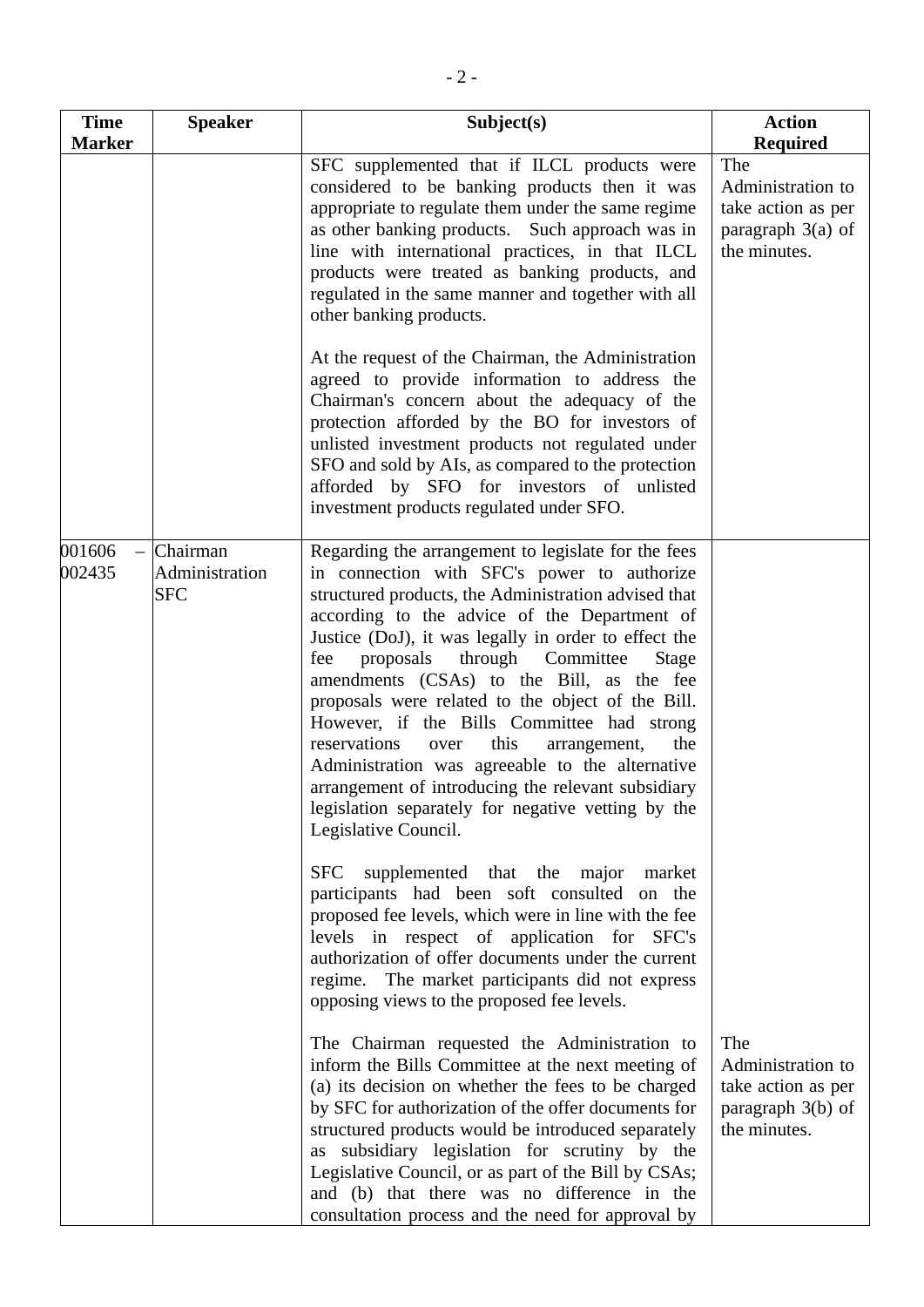| <b>Time</b>      | <b>Speaker</b>                 | Subject(s)                                                                                                                                                                                                                                                                                                                                                                                                                                                                                                                                                                                                                                                                                                                                                                                                                                                             | <b>Action</b>   |
|------------------|--------------------------------|------------------------------------------------------------------------------------------------------------------------------------------------------------------------------------------------------------------------------------------------------------------------------------------------------------------------------------------------------------------------------------------------------------------------------------------------------------------------------------------------------------------------------------------------------------------------------------------------------------------------------------------------------------------------------------------------------------------------------------------------------------------------------------------------------------------------------------------------------------------------|-----------------|
| <b>Marker</b>    |                                |                                                                                                                                                                                                                                                                                                                                                                                                                                                                                                                                                                                                                                                                                                                                                                                                                                                                        | <b>Required</b> |
|                  |                                | the Chief Executive in Council under either<br>approach.                                                                                                                                                                                                                                                                                                                                                                                                                                                                                                                                                                                                                                                                                                                                                                                                               |                 |
| 002436<br>003258 | Chairman<br><b>SFC</b><br>ALA6 | Clause $3$ – Section 102 amended (Interpretations of<br>Part IV)                                                                                                                                                                                                                                                                                                                                                                                                                                                                                                                                                                                                                                                                                                                                                                                                       |                 |
|                  |                                | The Chairman invited SFC to report on its<br>consideration of the availability of a better<br>alternative to the term "approved person".                                                                                                                                                                                                                                                                                                                                                                                                                                                                                                                                                                                                                                                                                                                               |                 |
|                  |                                | SFC advised that the term "approved person" was<br>in<br><b>Securities</b><br>introduced<br>the<br>and<br><b>Futures</b><br>(Amendment) Bill 2003, and during the scrutiny of<br>the Bill, DoJ had offered advice on the<br>appropriateness of the term. Under the existing<br>section 104 and the proposed new section 104A,<br>the "approved person" was obligated to inform<br>SFC of any change of his contact so that any notice<br>could be conveyed to the "approved person" in a<br>timely manner. The term "approved person" was<br>already in use in the existing section 104, so for the<br>purpose of the Bill the same should be used for<br>section 104A. SFC remarked that its position on<br>the nomenclature was neutral and was open to<br>suggestions for a review of the term in future when<br>a larger overall review of the SFO was undertaken. |                 |
|                  |                                | ALA6 commented that the use of the term<br>"approved person" was considered appropriate in<br>the context of the current Bill, and any change<br>might have implications on other provisions in the<br>SFO not covered in the current exercise.                                                                                                                                                                                                                                                                                                                                                                                                                                                                                                                                                                                                                        |                 |
| 003259           | ALA6                           | Clause $4$ – Section 103 amended (Offence to issue                                                                                                                                                                                                                                                                                                                                                                                                                                                                                                                                                                                                                                                                                                                                                                                                                     |                 |
| 005333           | DoJ<br>Chairman<br><b>SFC</b>  | advertisements, invitations or documents relating to<br>investments in certain cases)                                                                                                                                                                                                                                                                                                                                                                                                                                                                                                                                                                                                                                                                                                                                                                                  |                 |
|                  | Administration                 | Given that a regulated investment agreement (RIA)<br>was defined as a structured product, ALA6<br>enquired why reference had to be made to RIA and<br>"other structured products" in section $103(1)(a)(ii)$ .                                                                                                                                                                                                                                                                                                                                                                                                                                                                                                                                                                                                                                                         |                 |
|                  |                                | DoJ responded that since RIAs had existed in the<br>market for some years, it was well understood in the<br>market and hence by keeping "RIA" it would assist<br>understanding of the provisions. In addition, as<br>structured products could either be an agreement or<br>an instrument, for grammatical reasons it was<br>necessary to refer separately to RIAs and other<br>structured products in section $103(1)(a)(ii)$ .                                                                                                                                                                                                                                                                                                                                                                                                                                       |                 |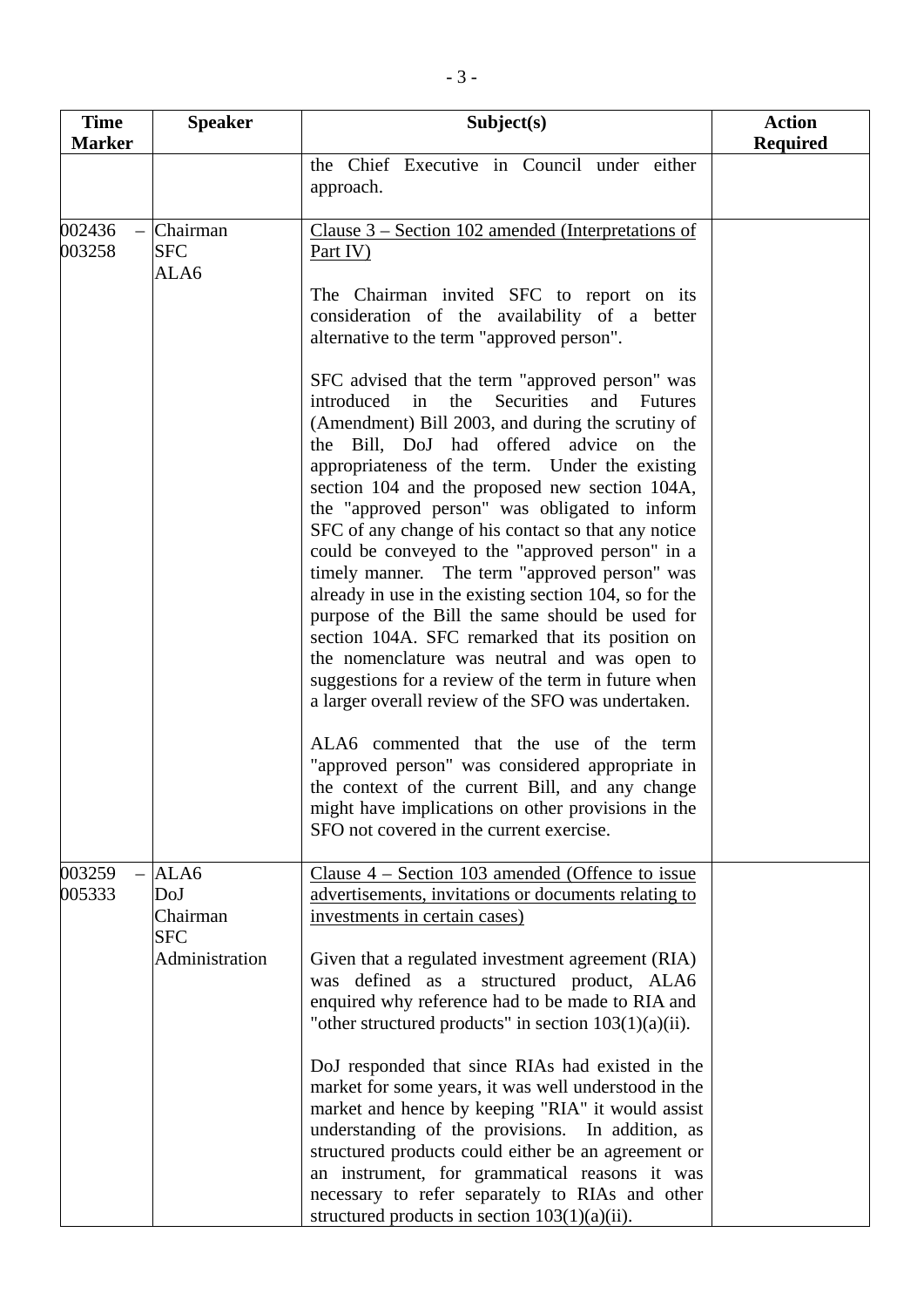| <b>Time</b><br><b>Marker</b> | <b>Speaker</b> | Subject(s)                                                                                                                                                                                                                                                                                                                                                                                                                                                                                                                                                                                    | <b>Action</b><br><b>Required</b> |
|------------------------------|----------------|-----------------------------------------------------------------------------------------------------------------------------------------------------------------------------------------------------------------------------------------------------------------------------------------------------------------------------------------------------------------------------------------------------------------------------------------------------------------------------------------------------------------------------------------------------------------------------------------------|----------------------------------|
|                              |                | The Chairman enquired whether there was any<br>extension or narrowing down of the exemption<br>granted to investment products as a result of the<br>amendment of section $103(2)(a)$ .                                                                                                                                                                                                                                                                                                                                                                                                        |                                  |
|                              |                | SFC responded that the amended section $103(2)(a)$<br>had the effect of narrowing down the exemption<br>provision by excluding unlisted securities that were<br>structured products from the exemption.<br>This<br>proposed amendment was necessary to ensure that<br>upon transferring the regulation of public offers of<br>structured products in the form of shares and<br>debentures from the CO to the SFO, there would<br>not be any structured product the public offer of<br>which were regulated under the CO would become<br>exempted from the regulation of the SFO.              |                                  |
|                              |                | In response to ALA6's enquiry concerning the<br>proposed definition of "securities" in section 102<br>and its application in section 103, DoJ advised that<br>the proposed definition of "securities" in section<br>102 included securities-based structured products<br>but excluded non securities-based structured<br>products, would apply to the whole Part IV<br>including section 103.                                                                                                                                                                                                 |                                  |
|                              |                | The Chairman pointed out that some deputations<br>had requested for clarification as to how proposed<br>section $103(2)(e)(iii)$ was intended to operate in the<br>context of the exclusion in the proposed definition<br>of "structured product" in proposed section<br>$1A(2)(f)(i)$ of Schedule 1, which excluded any<br>structured products offered to an employee by the<br>employer, regardless of whether such products<br>were in respect of the securities of the employer or<br>employer group of companies (LC Paper No.<br>$CB(1)1093/10-11(02)).$                                |                                  |
|                              |                | The Administration responded that it had noted the<br>deputation's comment that the exclusion under the<br>proposed section $1A(2)(f)$ of Schedule 1 was<br>potentially too<br>wide.<br>The wording<br>in<br>section $1A(2)(f)$ would be tightened up so that the<br>exclusion would only apply to employee incentive<br>schemes issued by the corporation and referenced<br>to securities of the corporation itself or a related<br>corporation. The wording of section $103(2)(e)(iii)$<br>would be also refined to set out more clearly its<br>operation in relation to employee incentive |                                  |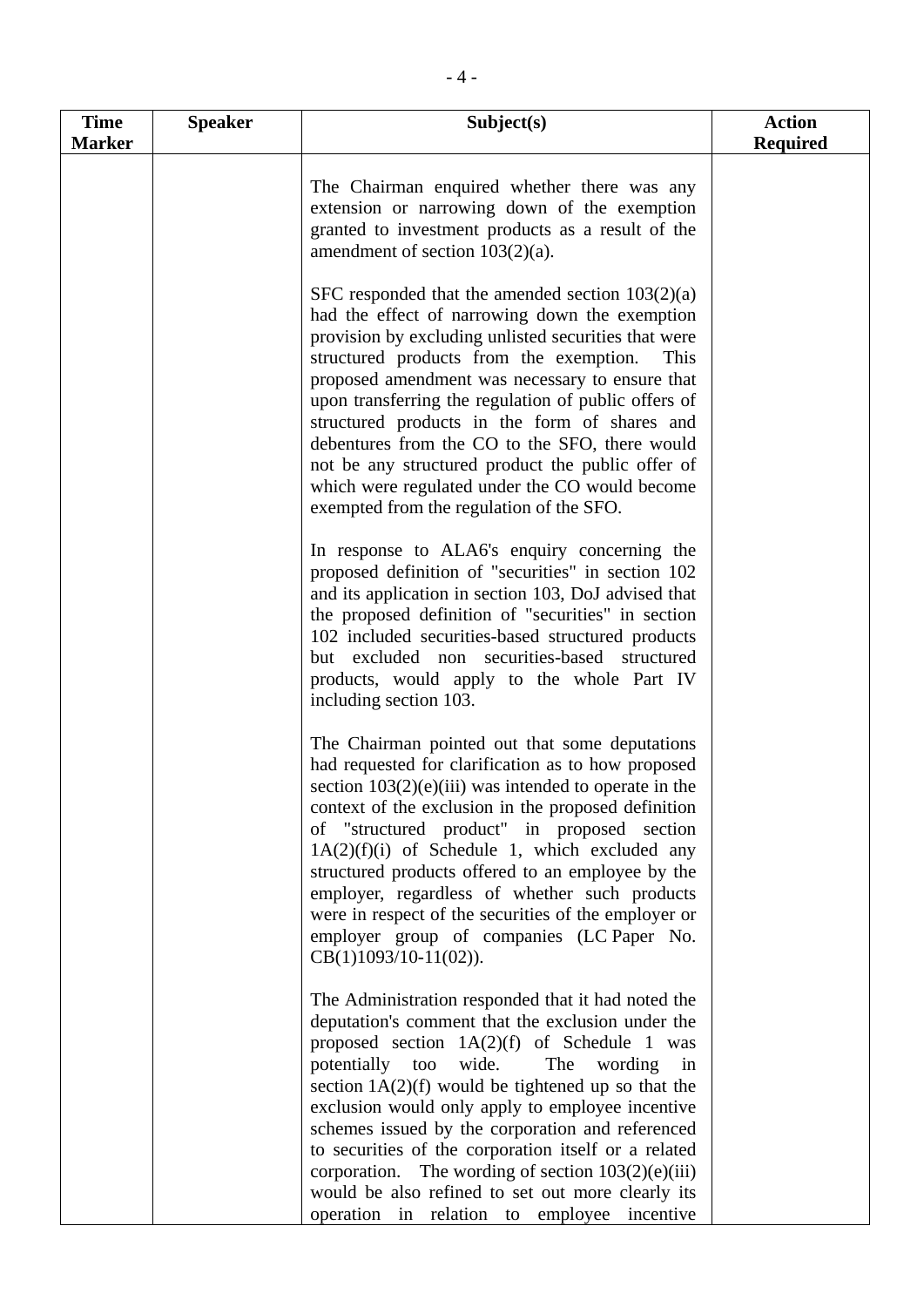| <b>Time</b><br><b>Marker</b> | <b>Speaker</b>                                        | Subject(s)                                                                                                                                                                                                                                                                                                                                                                                                                                                                                                                                                                                                                                                                                                                                                                                                                                                                                                                                                                                                                                                                                                                                                                                                                                                                                                                                                                 | <b>Action</b><br><b>Required</b> |
|------------------------------|-------------------------------------------------------|----------------------------------------------------------------------------------------------------------------------------------------------------------------------------------------------------------------------------------------------------------------------------------------------------------------------------------------------------------------------------------------------------------------------------------------------------------------------------------------------------------------------------------------------------------------------------------------------------------------------------------------------------------------------------------------------------------------------------------------------------------------------------------------------------------------------------------------------------------------------------------------------------------------------------------------------------------------------------------------------------------------------------------------------------------------------------------------------------------------------------------------------------------------------------------------------------------------------------------------------------------------------------------------------------------------------------------------------------------------------------|----------------------------------|
|                              |                                                       | schemes. The draft CSAs on the above changes<br>would be presented to the Bills Committee for<br>consideration in due course.                                                                                                                                                                                                                                                                                                                                                                                                                                                                                                                                                                                                                                                                                                                                                                                                                                                                                                                                                                                                                                                                                                                                                                                                                                              |                                  |
| 005334<br>005635             | Chairman<br><b>SFC</b>                                | The Chairman remarked that the Hong Kong<br>Association of Banks had requested that sections<br>$103(3)(h)$ and (i) of the SFO, which exempted<br>listed products from the offer authorization regime,<br>should be amended to include a reference to<br>"structured<br>products"<br>No.<br>(LC)<br>Paper<br>$CB(1)1093/10-11(02)$ .<br>SFC responded that sections $103(3)(h)$ and (i)<br>related to offers of securities that were listed or<br>traded on the recognized stock market. All listed<br>and traded products on the recognized stock market<br>are securities (as defined under sub-sections (a) to<br>(f) of the definition of "securities" in Schedule 1),<br>and therefore the suggested amendment was                                                                                                                                                                                                                                                                                                                                                                                                                                                                                                                                                                                                                                                    |                                  |
|                              |                                                       | unnecessary.                                                                                                                                                                                                                                                                                                                                                                                                                                                                                                                                                                                                                                                                                                                                                                                                                                                                                                                                                                                                                                                                                                                                                                                                                                                                                                                                                               |                                  |
| 005636<br>013555             | Ms Audrey EU<br>ALA6<br>DoJ<br><b>SFC</b><br>Chairman | Ms Audrey EU was concerned about the way<br>proposed sections $103(5)(a)$ and $103(6)(a)$ were<br>drafted. She was concerned with the intended scope<br>of the existing provision and the effect of the<br>addition of "excluding unlisted securities that are<br>structured products" to the exemption provisions.<br>SFC responded that it had spent some time<br>studying section 103(5) and understanding its<br>purpose. It appeared that section 103(5)<br>duplicated the exemption in section $103(2)$ . The<br>SFC added that the Protection of Investors<br>Ordinance was largely incorporated into Part IV of<br>the SFO when it was enacted in 2002. However,<br>the Protection of Investors Ordinance did not have<br>a provision similar to section 103(5). It was<br>possible that the intention was to extend to cater for<br>unintended consequences and hence the exemption<br>clauses were extended to cover situations such as<br>specified in section<br>103(6)<br>those<br>where<br>intermediaries were handling the draft offer<br>documents, and situations in section 103(7) where<br>mere conduits were involved, for example printers,<br>couriers or even universities might possess the<br>offer documents during printing and delivery of the<br>documents, or for teaching purposes.<br>ALA6 explained that section $103(1)$ referred to the |                                  |
|                              |                                                       | behaviour that constituted an offence. As far as<br>he could recall, during the scrutiny of Securities                                                                                                                                                                                                                                                                                                                                                                                                                                                                                                                                                                                                                                                                                                                                                                                                                                                                                                                                                                                                                                                                                                                                                                                                                                                                     |                                  |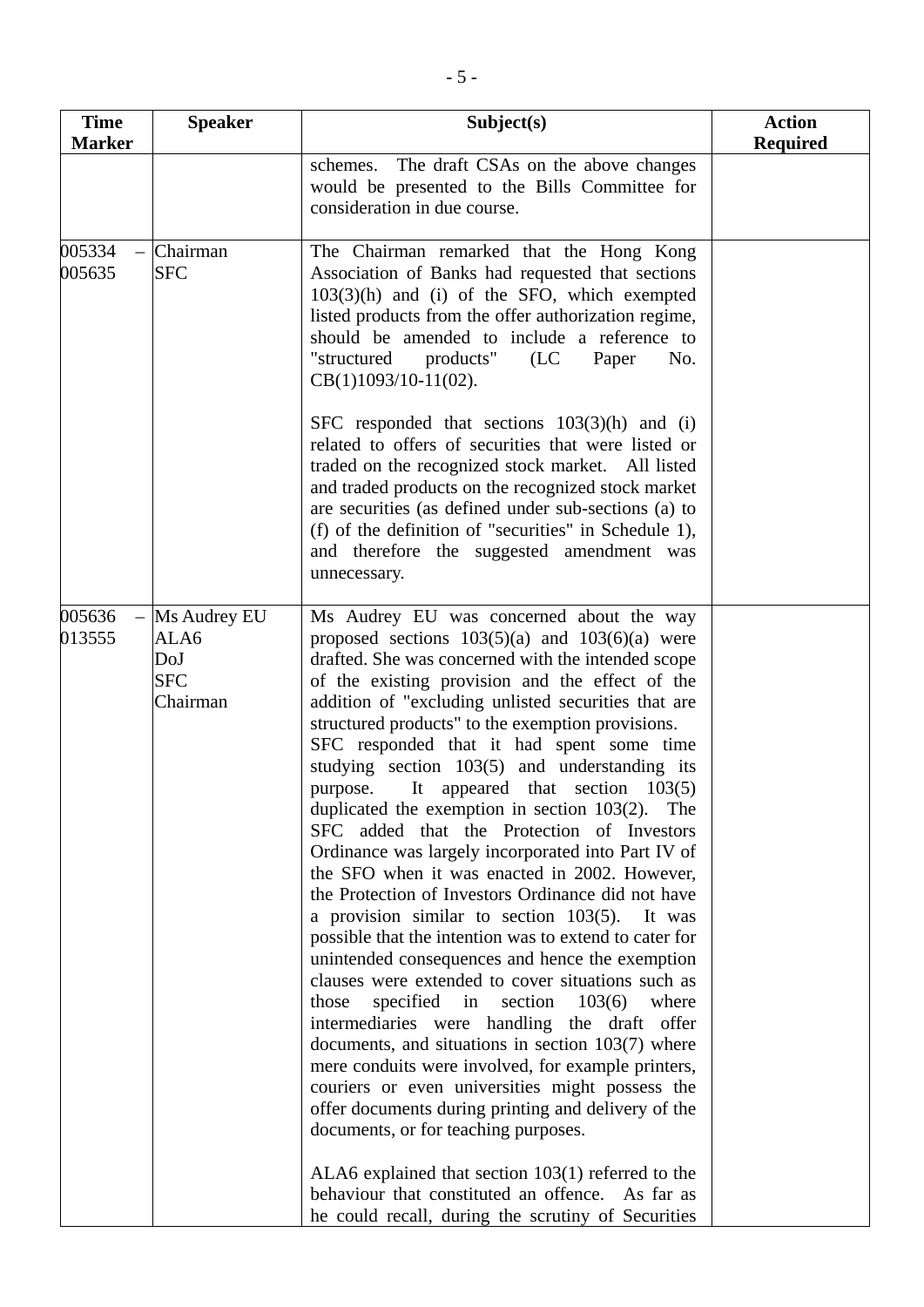| <b>Time</b>                  | <b>Speaker</b>                    | Subject(s)                                                                                                                                                                                                                                                                                                                                                                                                                                                                                                                                                                                                                                                                                                                                                                                                                                           | <b>Action</b>                                                                         |
|------------------------------|-----------------------------------|------------------------------------------------------------------------------------------------------------------------------------------------------------------------------------------------------------------------------------------------------------------------------------------------------------------------------------------------------------------------------------------------------------------------------------------------------------------------------------------------------------------------------------------------------------------------------------------------------------------------------------------------------------------------------------------------------------------------------------------------------------------------------------------------------------------------------------------------------|---------------------------------------------------------------------------------------|
| <b>Marker</b>                |                                   | Futures Bill, the exemption clauses in<br>and<br>subsections $(5)$ $(6)$ and $(7)$ were included in order<br>to cater for persons other than the issuer, involved<br>in the process of issuing of the offer documents,<br>such as printers and couriers. The then intention<br>was to exclude those passive service providers and<br>persons acting as mere conduits in the process.<br>Ms EU responded that if the intention of those<br>subsections was indeed as related by ALA6, then it<br>would only be right that the same exemptions<br>should be provided in respect of "unlisted securities"<br>that are structured products".                                                                                                                                                                                                             | <b>Required</b>                                                                       |
|                              |                                   | The Administration was requested to explain the<br>respective purposes and scopes of the exemption<br>provisions under the various subsections of section<br>103 of SFO, particularly subsections (2), (5) and<br>(6), and to review the effect of the addition of<br>"excluding unlisted securities that are structured<br>products" to the relevant exemption provisions.                                                                                                                                                                                                                                                                                                                                                                                                                                                                          | The<br>Administration to<br>take action as per<br>paragraph $3(c)$ of<br>the minutes. |
| 013556<br>$\equiv$<br>014737 | ALA6<br>Mr James TO<br><b>SFC</b> | ALA6 was concerned that the scope of exemption<br>granted under the existing section $103(2)(i)$ was too<br>wide as the exemption only referred to the business<br>of the person, namely the selling and purchasing<br>property other than securities in the course of that<br>The presence of a possible loophole<br>business.<br>was not rectified by the proposed addition of "or<br>structured products" to the provision and the<br>proposed new section 103(11A).                                                                                                                                                                                                                                                                                                                                                                              |                                                                                       |
|                              |                                   | SFC responded that there was no loophole in the<br>existing section $103(2)(i)$ . The existing provision<br>was to enable property developers to offer rental<br>as part of their business<br>guarantees<br>of<br>buying/selling property. The proposed amendments<br>were simply to preserve the exemption for such<br>transactions. In addition, as agreed by members<br>in previous meetings, the Bills Committee would<br>not take the current exercise as a full review of<br>Part IV of the SFO, and would not review the<br>various existing terms and provisions in the SFO<br>that were merely touched upon by the proposals.<br>The purpose of the current Bill was to transfer the<br>regulation of public offers of structured products in<br>the form of shares and debentures from the<br>prospectus regime of the CO to the offers of |                                                                                       |
|                              |                                   | investments<br>regime<br>the<br>of<br>SFO.<br>The<br>Administration therefore did not review the need or<br>otherwise to narrow the scope of exemption under                                                                                                                                                                                                                                                                                                                                                                                                                                                                                                                                                                                                                                                                                         |                                                                                       |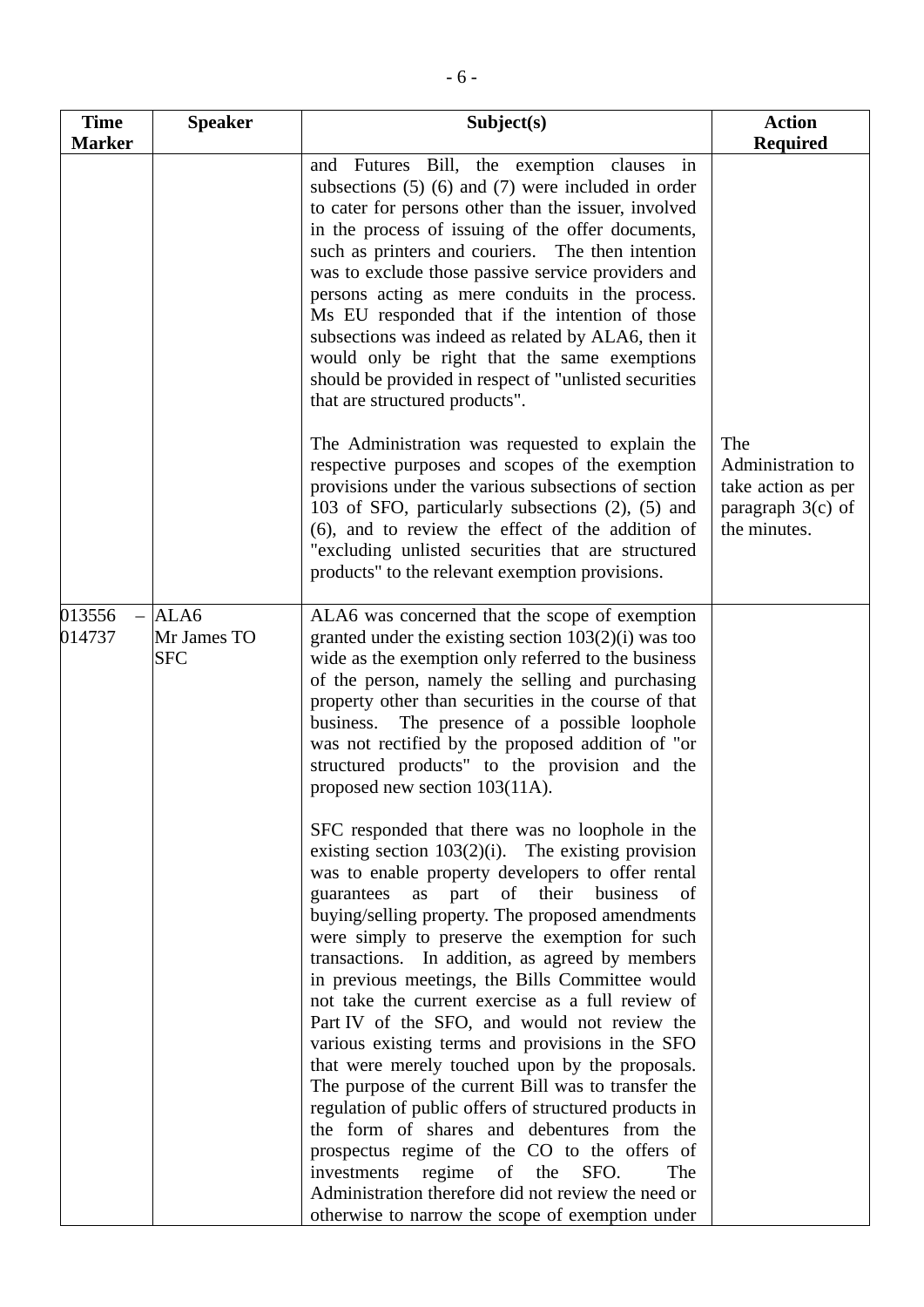| <b>Time</b>                  | <b>Speaker</b>                   | Subject(s)                                                                                                                                                                                                                                                                                                                                                      | <b>Action</b>                                                                         |
|------------------------------|----------------------------------|-----------------------------------------------------------------------------------------------------------------------------------------------------------------------------------------------------------------------------------------------------------------------------------------------------------------------------------------------------------------|---------------------------------------------------------------------------------------|
| <b>Marker</b>                |                                  |                                                                                                                                                                                                                                                                                                                                                                 | <b>Required</b>                                                                       |
|                              |                                  | existing section $103(2)(i)$ , although for the purpose<br>of investor protection, the new section $103(11)$<br>was proposed to exclude "unlisted structured<br>products" from the exemption,                                                                                                                                                                   |                                                                                       |
|                              |                                  | In relation to Mr James TO's concern regarding the<br>application of proposed section 103(11A) to<br>persons unintentionally involved in the offer of<br>structured products, the Administration and SFC<br>were requested to review the effect of proposed<br>section $103(11A)$ .                                                                             | The<br>Administration to<br>take action as per<br>paragraph $3(d)$ of<br>the minutes. |
| 014738                       | Ms Audrey EU                     | Clause 5 – Section 104A added                                                                                                                                                                                                                                                                                                                                   |                                                                                       |
| 015335                       | DoJ<br><b>SFC</b><br>Mr James TO | 104A - Commission may authorize structured<br>products                                                                                                                                                                                                                                                                                                          |                                                                                       |
|                              |                                  | In response to Ms Audrey EU's enquiry, DoJ<br>confirmed that while there were some differences<br>in drafting between existing section 104 and<br>proposed section 104A, with more modern<br>language used for the latter, the drafting differences<br>per se would not result in differences in legal<br>effect.                                               |                                                                                       |
|                              |                                  | In response to Ms Audrey EU's enquiry, SFC<br>confirmed that proposed new section 104A sought<br>to empower SFC to authorize structured products,<br>and SFC would consider the products in the<br>authorization process in light of the relevant<br>requirements specified in the Code on Unlisted<br>Structured Investment Products issued in June<br>2010.   |                                                                                       |
|                              |                                  | In response to Mr James TO's concern about the<br>granting of an authorization for issue of a<br>structured product to a person and that person<br>might pass away after the authorization, SFC<br>responded that based on the Code on Unlisted<br>Structured Investment Products, the applicant for<br>authorization could only be an incorporated<br>company. |                                                                                       |
| 015336<br>$\equiv$<br>020536 | Mr James TO<br><b>SFC</b>        | In response to Mr James TO's enquiry about the<br>increase in workload for authorization of structured<br>products, SFC responded that it was hard to state<br>an exact figure, but roughly estimated that the<br>number of applications for authorization might<br>grow by over 10%.                                                                           |                                                                                       |